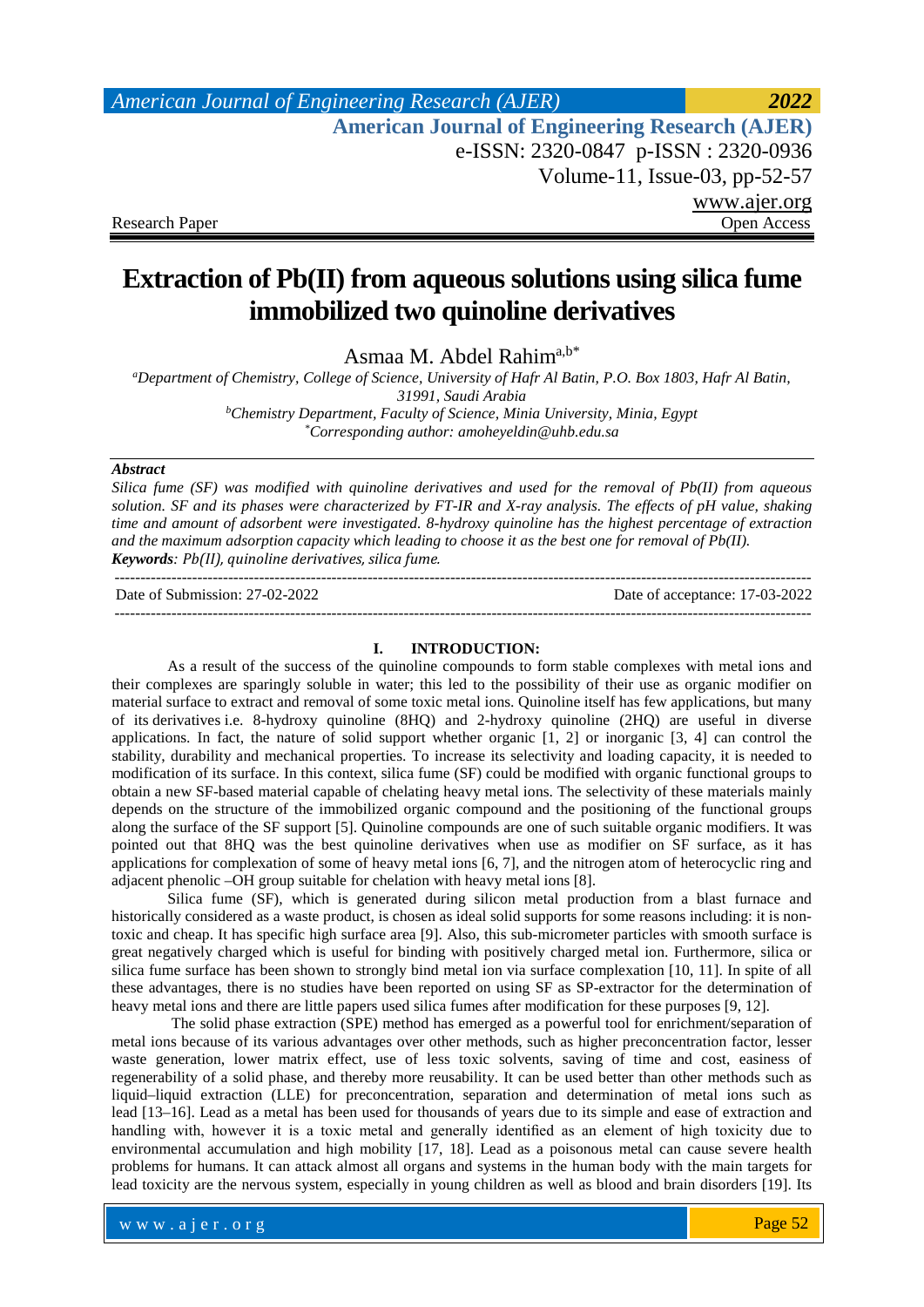poisoning is commonly a result of food or water contaminated with lead ingestion or may be caused by accidental ingestion of contaminated soil, dust, or lead based paint [20]. Water is one of the main sources of lead contamination for the general public. Even though the lead quantity in these samples is low, its presenting in the daily diet may have significant physiological effects [21]. The determination of lead ions at trace levels in water samples requires the use of highly sensitive and reliable analytical techniques [22]. This is what led to the use of SPE method direct determination and separation of lead from aqueous solutions. Various SP-extractors have been used for the separation and extraction of lead ions as its chelates, graphene [13], alumina-coated magnetite nanoparticles [15], multiwalled carbon nanotubes /poly(2-amino thiophenol) nanocomposites [16],  $SiO<sub>2</sub>$ nanoparticles [10, 11], silica-supported bis(diazoimine) ligand [27] and functionalized resin [28].

In the present work, a new simple SPE technique based on modification of SF with quinoline derivatives, and the influence of effective variables for selective extraction and separation of Pb(II) ions from real water samples has been optimized.

#### **II. Experimental**

#### *2.1. Materials and Methods*

Silica fume (SF) was provided from the Ferrosilicon Company, Edfo, Egypt. Doubly distilled water (DDW) was used throughout all experiments. A stock solution of 0.1 M lead acetate was prepared by dissolving the appropriate amount of each salt in DDW. 0.01M of sodium salt of ethylene diamine tetra acetic acid solution was prepared by dissolving the appropriate amount of salt in DDW. A quinoline derivatives: 8-hydroxy quinoline (8HQ) and 2-hydroxy quinoline (2HQ) were analytical grade Merck. ACS reagent grade concentrated HCl and sodium hydroxide were obtained from Aldrich and used for justifying the pH values.

#### *2.2. Apparatus*

Solid phase extraction studies were carried out using batch equilibrium method. The pH measurements were made with Accumet<sup>®</sup> model 825 pH meter (Germany). Microwave oven Sharp REM20 (Korea) emitting 2.450 MHz microwave frequency using in modification of SF. The infrared spectra of SF and its modified phases before and after modification were obtained using FT-IR model 410 JASCO (Japan). JEOL X-ray diffractometer model JSX-60 PA. The analysis was run with Cu K $\alpha$  radiation, Ni filtered ( $\lambda$  = 1.54184 A<sup>o</sup>) at 35 Kv and 15 mA, under a normal scanning speed of  $2^{\circ}/1$  minute, within the range of  $2\Theta = 4^{\circ}-100^{\circ}$ . Wrist Action mechanical shaker model 75 (manufactured by Burrell Corporation Pittsburgh. PA. U.S.A.). All measurements were performed at room temperature  $(25 \pm 1^{\circ}C)$ .

#### *2.3. Modification of SF with quinoline derivatives using microwave technique*

SF consists of very fine amorphous silica particles was first washed thoroughly with DDW and well dried before use. Then, equal weight ratio of SF and each quinoline compounds was irradiated at power 20.0 W for 5.0 min in a glass watch using a microwave oven. The products, SF loaded with 8HQ (SF-8HQ) and SF loaded with 2HQ (SF-2HQ) were then washed with DDW to remove the residues and excess of quinolines and left to dry for use [12].

#### *2.4. Batch adsorption experiments*

The percentage extraction of Pb(II) using SF and its new modified phases: SF-8HQ and SF-2HQ were determined in triplicate under static conditions by the batch equilibrium technique. 50.0 mg of each of the phases was added to a 0.5 mL of 0.1M of the Pb(II); the total volume was completed to 50.0 ml by DDW at pH range  $2.0 - 6.0$  in 100 mL measuring flask. For the pH adjustment, solutions of 1.0 M HCl and 1.0 M NaOH were used. This mixture was mechanically shaken for 30 min with all previous phases at room temperature to attain equilibrium. The phases were separated by filtration and washed with DDW; the unretained metal ion in the filtrate was determined by complexometric EDTA titration [12].

#### **III. Result and discussion**

#### *3.1. Characterization of the adsorbent* 3.1.1. FT-IR

The infrared spectral analysis has been carried out to understand the chemical bonding and it provides useful information regarding the molecular structure of the compound and describes the change that has occurred as a result of the modification process. The main bands in IR spectrum of silica fume (Fig. 1.a) could be seen as follows: the strong band centered at 1105 cm<sup>-1</sup> was attributed to asymmetric stretching frequency of v(Si–O–Si), the band centered at 799 cm<sup>-1</sup> was due to symmetric stretching of v(Si–O–Si), the band at 475 cm<sup>-1</sup> was due to the bending frequency of v(O–Si–O) and a broad and strong overlapped band at around 3436 cm<sup>-1</sup> was due to  $v(O-H)$  stretch [27]. Fig. 1.c, shows what happened after modification of SF with 8HQ, where the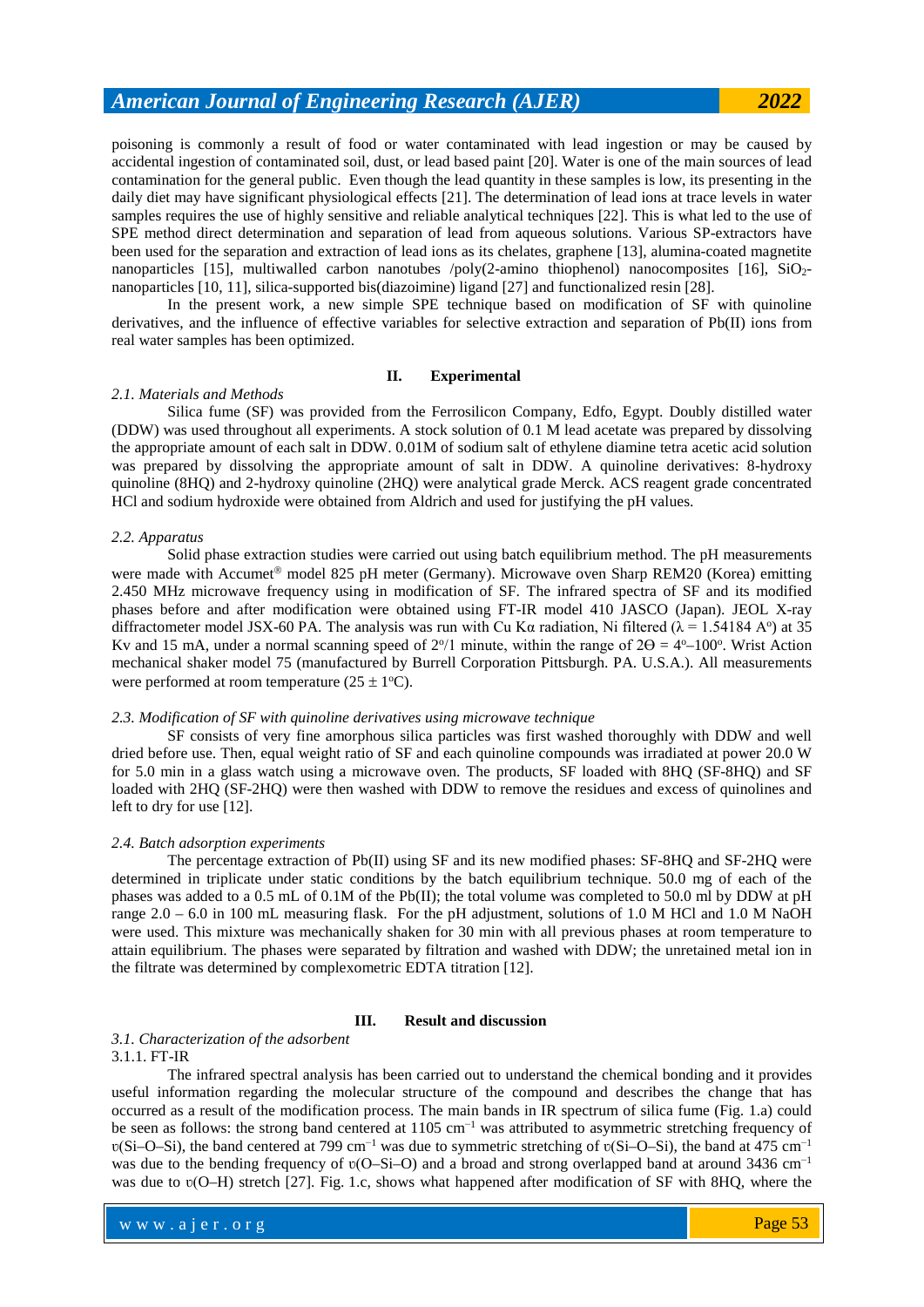band of SF which attributed to O–H stretch decreased in length and shifted to 3435 cm−1 and in 8HQ the band between 3590 and 3400 cm−1 which is due to hydroxyl group vibrations of the system which possess intra molecular hydrogen bonding [\[28\]](http://rd.springer.com/article/10.1007%2Fs10973-010-0761-5/fulltext.html#CR21). Accordingly, in 8HQ the v (–OH) absorption band is found at  $3443 \text{ cm}^{-1}$  in the measured FT-IR spectrum also decreased in length and the two bands in 8HQ molecule: 1579 and 1507 cm<sup>-1</sup> which due to  $v(C-O)$  stretching mode and  $v(C=C)$  stretching, respectively decreased in length. The band of  $v(C-V)$ O) stretching in 8HQ was found at 1279 cm<sup>-1</sup> decreased in length and appeared adjacent to the v(Si–O–Si), while the strong band centered at 1105 cm<sup>-1</sup> in SF which attributed to asymmetric stretching frequency of v(Si– O–Si) appeared with higher intensity. The bands at the range of 900-675 cm<sup>-1</sup> due to  $v(\overline{C}-H)$  "oop" bending disappeared and replace by the band at 475 cm<sup>−</sup><sup>1</sup> that due to the bending frequency of ʋ(O–Si–O).

Finally, (Fig. 1.e) the spectrum of SF-2HQ, the bands at 3448 and 3253 cm<sup>-1</sup> due to hydroxyl group not changed. The bands at 3000 and 2825 cm<sup>-1</sup> due to v(O–H) stretching and asym. C(sp<sup>2</sup>)–H stretching decreased in length.



Wave number cm-1

**Figure 1**: FT-IR spectra of SF, quinoline compounds and modified phases:(a) SF, (b) 8HQ, (c) SF-8HQ, (d) 2HQ and (e) SF-2HQ.

#### 3.1.2. X-ray

The X-ray diffraction pattern of SF shows a broad hump in the range 15-25 2 $\Theta$ . This indicates that SF is amorphous silica [29] that illustrated in (Fig. 2.a). From the X-ray diffraction spectra, it was cleared that after modification of SF with quinoline derivatives the intensity of the bands increased. But in the case of SF-8HQ (Fig. 2.b.), it has increasing in the number of the band and their intensity even after adsorption of Pb(II) than the other phases.



**Figure 2:** X-ray diffraction spectra of (a) SF, (b) SF-8HQ and (c) SF-2HQ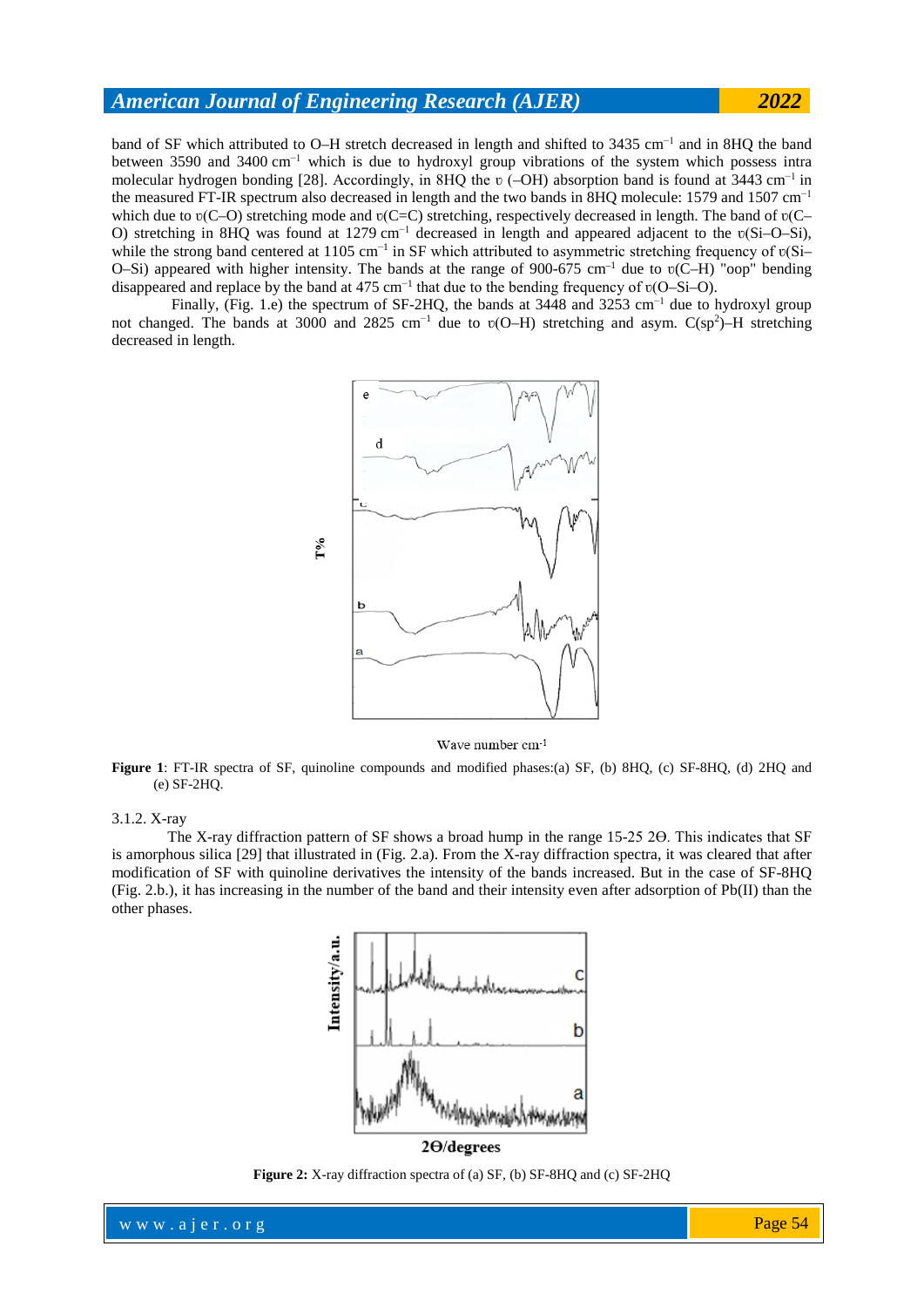### *3.2. Extraction study in batch method*

3.2.1. Effect of pH on metal extraction

Due to retain metal ions on a solid phase materials as metal ion-chelates, the pH of the aqueous solution is an important parameter. Therefore, experiments were carried out in this section to follow-up the possible contribution of reaction medium pH values on the determined metal adsorption capacity and extraction values. According to this, the effect of pH was investigated in the pH ranges of 2.0-6.0 with the model solution, keeping other parameters constant. The extraction values for Pb(II) are shown in (Fig. 3) which illustrated that the efficiency of SF-8HQ towards lead removal was higher than SF and the other phases in the same range of pH. The maximum lead adsorption capacity was found in the case of SF-8HQ.

On the other hand, in the case of SF-2HQ, at low pHs (2.0 and 3.0) the extraction of Pb(II) and the adsorption capacity values, few lead can be adsorbed. With increasing pH up to 6.0, the extraction of Pb(II) is also increased but not in the same percentage of SF-8HQ.



**Figure 3:** Effect of pH on Pb(II) extraction using SF-8HQ and SF-2HQ.

#### 3.2.2. Effect of contact time and amount of adsorbent

Also, shaking time is an important factor in the process of evaluation of the sorbent, so batch adsorption experiment was conducted in order to determine the effect of contact time on the removal of Pb(II). It was carried out at different contact times 5.0 to 60.0 min using mechanical shaker with a fixed sorbent mass  $(50 \text{ mg})$ , Pb(II) concentration  $(0.05 \text{ mmol})$  at a pH of  $(5.0)$  and  $50.0 \text{ mL}$  contact solution. As shown in (Fig. 4), for SF-8HQ first five minutes of shaking time is necessary for the maximum adsorption of Pb(II).



**Figure 4:** Effect of contact time on Pb(II) extraction using SF-8HQ and SF-2HQ.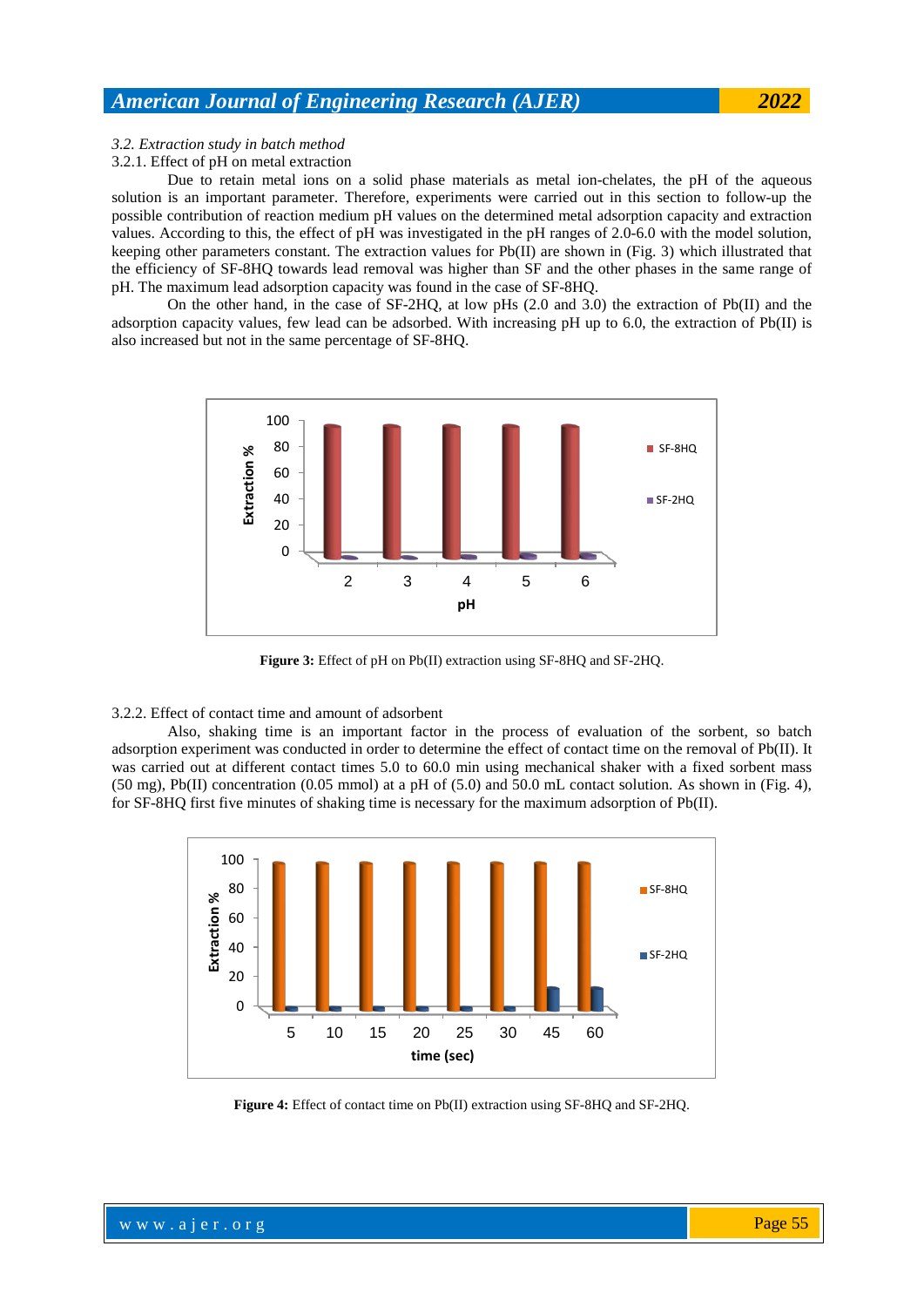As for the amount of adsorbent, (keeping all the other experimental variables, viz., pH (5.0) initial concentration (0.05 mmol), and contact time (30 min) were constant). (Fig. 5), presents the adsorbent weight profile versus Pb(II) adsorbed per unit mass. It may be observed that on increasing the adsorbent weight, the percentage extraction of Pb(II) increased until reached to constant value.

From previous results it is clear that, the highest percentage of extraction with SF-8HQ which is attributed to the nature of 8HQ because it well known chelating reagent.



**Figure 5:** Effect of amount of adsorbent on Pb(II) extraction using SF-8HQ and SF-2HQ.

#### *3.3. Conclusion*

A new selective solid phase extractor (SF-8HQ) was obtained for extraction and removal of lead ions from aqueous solution with high percentage of extraction. This adsorbent was characterized by FT-IR and X-ray analysis.

#### **References**

- [1]. V. Gurnani, A.K. Singh, B. Venkataramani, Cellulose based macromolecular chelator having pyrocatechol as an anchored ligand: synthesis and applications as metal extractant prior to their determination by flame atomic absorption spectrometry, Talanta, 61, 2003, pp. 889–903.
- [2]. Y. Guo, B. Din, Y. Liu, X. Chang, S. Meng, J. Liu, Preconcentration and determination of trace elements with 2 aminoacetylthiophenol functionalized Amberlite XAD-2 by inductively coupled plasma-atomic emission spectrometry, Talanta, 62, 2004, pp. 207−2013.
- [3]. S.A. Ahmed, Alumina physically loaded by thiosemicarbazide for selective preconcentration of mercury(II) ion from natural water samples, J. Hazard. Mater., 156, 2008, pp. 521−529.
- [4]. E.M. Soliman, M.B. Saleh, S.A. Ahmed, New solid phase extractors for selective separation and preconcentration of mercury(II) based on silica gel immobilized aliphatic amines 2-thiophenecarboxaldehyde Schiff's bases, Anal. Chim. Acta, 523, 2004, pp. 133−140.
- [5]. Damian Perez-Quintanilla, Alfredo Sanchez, Isabel del Hierro, Mariano Fajardo, Isabel Sierra. Solid phase extraction of Pb(II) in water samples using a new hybrid inorganic-organic mesoporous silica prior to its determination by FAAS. Microchim Acta (2009) 165:291-298.
- [6]. Goswami A, Singh AK, Venkataramani B (2003) 8-Hydroxyquinoline anchored to silica gel via new moderate size linker: synthesis and applications as a metal ion collector for their flame atomic absorption spectrometric determination. Talanta 60:1141–1154
- [7]. Khan S, Kazi TG, Kolachi NF et al (2010) Cloud point extraction of vanadium in pharmaceutical formulations, dialysate andparenteral solutions using 8-hydroxyquinoline and nonionic surfactant. J Hazard Mater 182:371–376.
- [8]. Kumbasar RA (2009) Selective extraction of nickel from ammoniacal solutions containing nickel and cobalt by emulsion liquid membrane using 5,7-dibromo-8-hydroxyquinoline (DBHQ) as extractant. Miner Eng 22:530–536.
- [9]. Yongchao Li, Tielong Li, Zhaohui Jin. Stabilization of Fe<sup>0</sup> nanoparticles with silica fume for enhanced transport and remediation of hexavalent chromium in water and soil. Journal of Environmental Sciences 2011, 23(7) 1211–1218.
- [10]. Mohamed E. Mahmoud, Amr A. Yakout, Hany Abdel-Aal, Maher M. Osman. High performance SiO<sub>2</sub>-nanoparticles-immobilizedpenicillium funiculosum for bioaccumulation and solid phase extraction of lead. Bioresource technology. 106 (2012) 125-132.
- [11]. Andreas E. K., Yiannis F., Constantine D. S. Silica-modified magnetic nanoparticles functionalized with cetylpyridinium bromide for the preconcentration of metals after complexation with 8-hydroxyquinoline. Talanta. 84 (2011) 834-839.
- [12]. Salwa Ahmed, Ahmed Abdel Gaber, Asmaa Abdel Rahim, Novel solid phase-extractor based on functionalization of silica fume with 8-hydroxyquinoline for determination of pb(II) in water samples by square-wave adsorptive stripping voltammetry, 2019, Volume 4, Issue 4, 2019: 173-189.
- [13]. Yukun Wang, Shuta Gao, Xiaohuan Zang, Jingci Li, Jingjun Ma. Graphene-based solid –phase extraction combined with flame atomic absorption spectrometry for a sensitive determination of trace amounts of lead in environmental water and vegetable samples. Analytical chimica acta. 716 (2012) 112-118.
- [14]. Qun He, Dong Yang, Xiaoli Deng, Qiong Wu, Ruijun Li, Yunhui Zhai, Lijun Zhang. [Preparation, characterization and application](http://www.sciencedirect.com/science/article/pii/S0043135413001863)  [of N-2-Pyridylsuccinamic acid-functionalized halloysite nanotubes for](http://www.sciencedirect.com/science/article/pii/S0043135413001863) solid-phase extraction of Pb(II). Water Research, Volume 47, Issue 12, 1 August 2013, Pages 3976-3983